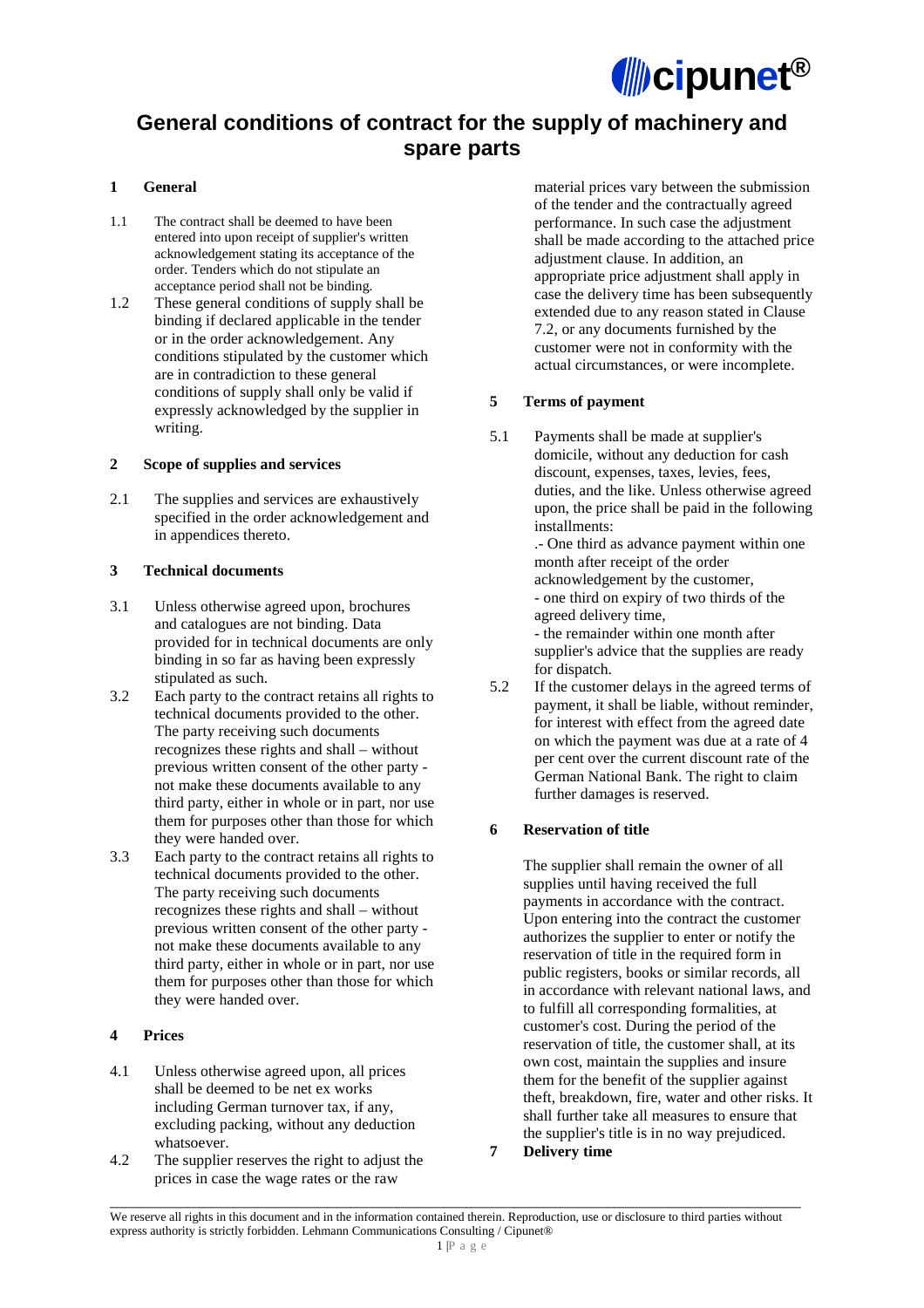

- 7.1 The delivery time shall start as soon as the contract is entered into, all official formalities have been completed, payments due with the order have been made, any agreed securities given and the main technical points settled. The delivery time shall be deemed to be observed if by that time the supplier has sent a notice to the customer informing that the supplies are ready for dispatch.
- 7.2 The delivery time is reasonably extended: a) if the information required by the supplier for performance of the contract is not received in time, or if the customer subsequently changes it thereby causing a delay in the delivery of the supplies or services;

b) if hindrances occur which the supplier cannot prevent despite using the required care, regardless of whether they affect the supplier or the customer or a third party. Such hindrances include, but shall not be limited to, epidemics, mobilization, war, revolution, serious breakdown in the works, accidents, labor conflicts, late or deficient delivery by subcontractors of raw materials, semi finished or finished products, the need to scrap important work pieces, official actions or omissions by any state authorities or public bodies, natural catastrophes, acts of God;

c) if the customer or a third party is behind schedule with work it has to execute, or with the performance of its contractual obligations, in particular if the customer fails to observe the terms of payment.

7.3 The customer shall be entitled to claim liquidated dam- ages for delayed delivery in so far as it can be proved that the delay has been caused through the fault of the supplier and that the customer has suffered a loss as a result of such delay. If substitute material can be supplied to accommodate the customer, the latter is not entitled to any damages for delay.

> Damages for delayed delivery shall not exceed 1/2 per cent for every full week's delay and shall in no case whatsoever altogether exceed 5 per cent of the contract price of the part of the supplies in delay. No damages at all shall be due for the first two weeks of delay. After reaching the maximum liquidated damages for delayed delivery, the customer shall grant the supplier a reasonable extension of time in writing. If such extension is not observed for reasons within supplier's control, the customer shall have the right to reject the delayed part of the supplies or services. If a partial acceptance is economically not

justifiable on the part of the customer, the latter shall be entitled to terminate the contract and to claim refund of the money already paid against return of the deliveries sup- plied.

7.4 Any delay of the supplies or services does not entitle the customer to any rights and claims other than those expressly stipulated in this Clause 7. This limitation does, however, not apply to unlawful intent or gross negligence on the part of the supplier, but does apply to unlawful intent or gross negligence of persons employed or appointed by the supplier to perform any of its obligations.

#### **8 Passing of benefit and risk**

- 8.1 The benefit and the risk of the supplies shall pass to the customer by the date of their leaving the works.
- 8.2 If dispatch is delayed at the request of the customer or due to reasons beyond supplier's control, the risk of the supplies shall pass to the customer at the time originally foreseen for their leaving the works. From this moment on, the supplies shall be stored and insured on the account and at the risk of the customer.

#### **9 Inspection and taking - over of the supplies and services**

- 9.1 As far as being normal practice, the supplier shall inspect the supplies and services before dispatch. If the customer requests further testing, this has to be specially agreed upon and paid for by the customer.
- 9.2 The customer shall inspect the supplies and services within a reasonable period and shall immediately notify the supplier in writing of any deficiencies. If the customer fails in doing so, the supplies and services shall be deemed to have been taken over.
- 9.3 Having been notified of the deficiencies according to Clause 9.2, the supplier shall as soon as possible remedy them, and the customer shall give the supplier the possibility of doing so.
- 9.4 The carrying out of a taking- over test as well as laying down the conditions related thereto need as special agreement.
- 9.5 Deficiencies of any kind in supplies or services shall not entitle the customer to any rights and claims other than those expressly stipulated in Clauses 9 and 10 (guarantee, liability for defects).

#### **10 Guarantee, liability for defects**

We reserve all rights in this document and in the information contained therein. Reproduction, use or disclosure to third parties without express authority is strictly forbidden. Lehmann Communications Consulting / Cipunet®

\_\_\_\_\_\_\_\_\_\_\_\_\_\_\_\_\_\_\_\_\_\_\_\_\_\_\_\_\_\_\_\_\_\_\_\_\_\_\_\_\_\_\_\_\_\_\_\_\_\_\_\_\_\_\_\_\_\_\_\_\_\_\_\_\_\_\_\_\_\_\_\_\_\_\_\_\_\_\_\_\_\_\_\_\_\_\_\_\_